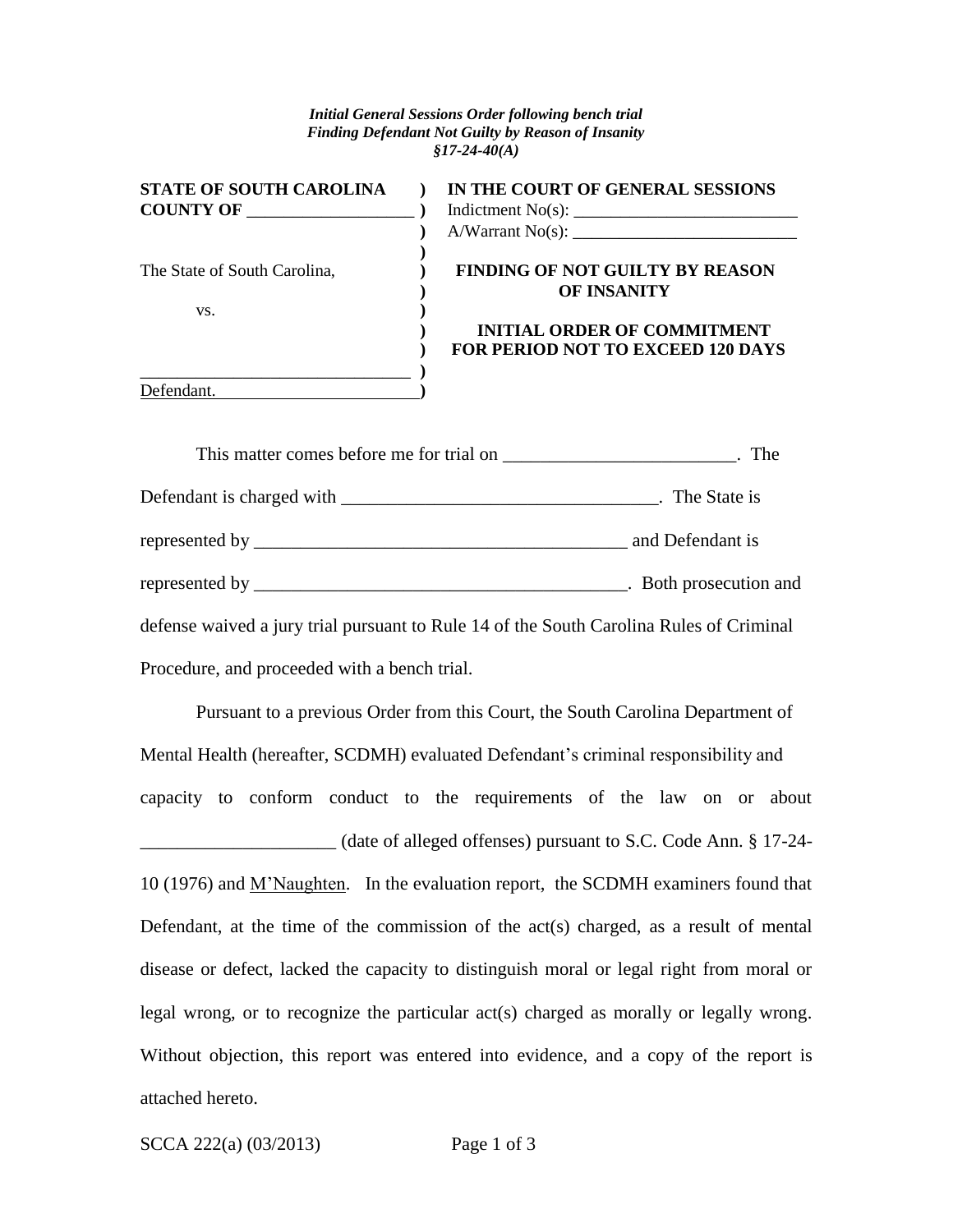Dr. **Dr. Examiners** name) who further explained the reasons for the report's conclusion that Defendant lacked criminal responsibility for the offense(s) charged.

After reviewing all the evidence, I find that at the time of the commission of the alleged offense, the Defendant, as a result of mental disease or defect, did not have the capacity to distinguish moral or legal right from moral or legal wrong.

**THEREFORE IT IS ORDERED** that the Defendant is found Not Guilty by reason of insanity of the charges.

**IT IS FURTHER ORDERED**, pursuant to S.C. Code Ann. §17-24-40, Defendant is hereby committed to a facility designated by SCDMH for a period of hospitalization not to exceed 120 days. During that time, SCDMH shall examine Defendant to determine Defendant's need for continued hospitalization, and provide such treatment as is beneficial and necessary, pursuant to the standards set forth in S.C. Code Ann. §44-17-580. SCDMH shall make a report of its findings to the Chief Administrative Judge of this judicial circuit, the Clerk of Court (for filing), the Defendant's attorney, and the Solicitor. Thereafter, the Chief Administrative Judge shall conduct a hearing to determine Defendant's ongoing custody status.

**IT IS FURTHER ORDERED** that the Defendant shall be immediately taken into custody by the Sheriff, and the Sheriff's office is hereby authorized and required to transport defendant to the facility designated by SCDMH following confirmation that a bed is available.

**FILING, SERVICE, AND TRANSMITTAL OF THIS ORDER.** It is the responsibility of the solicitor to file and serve this order as outlined herein. After being